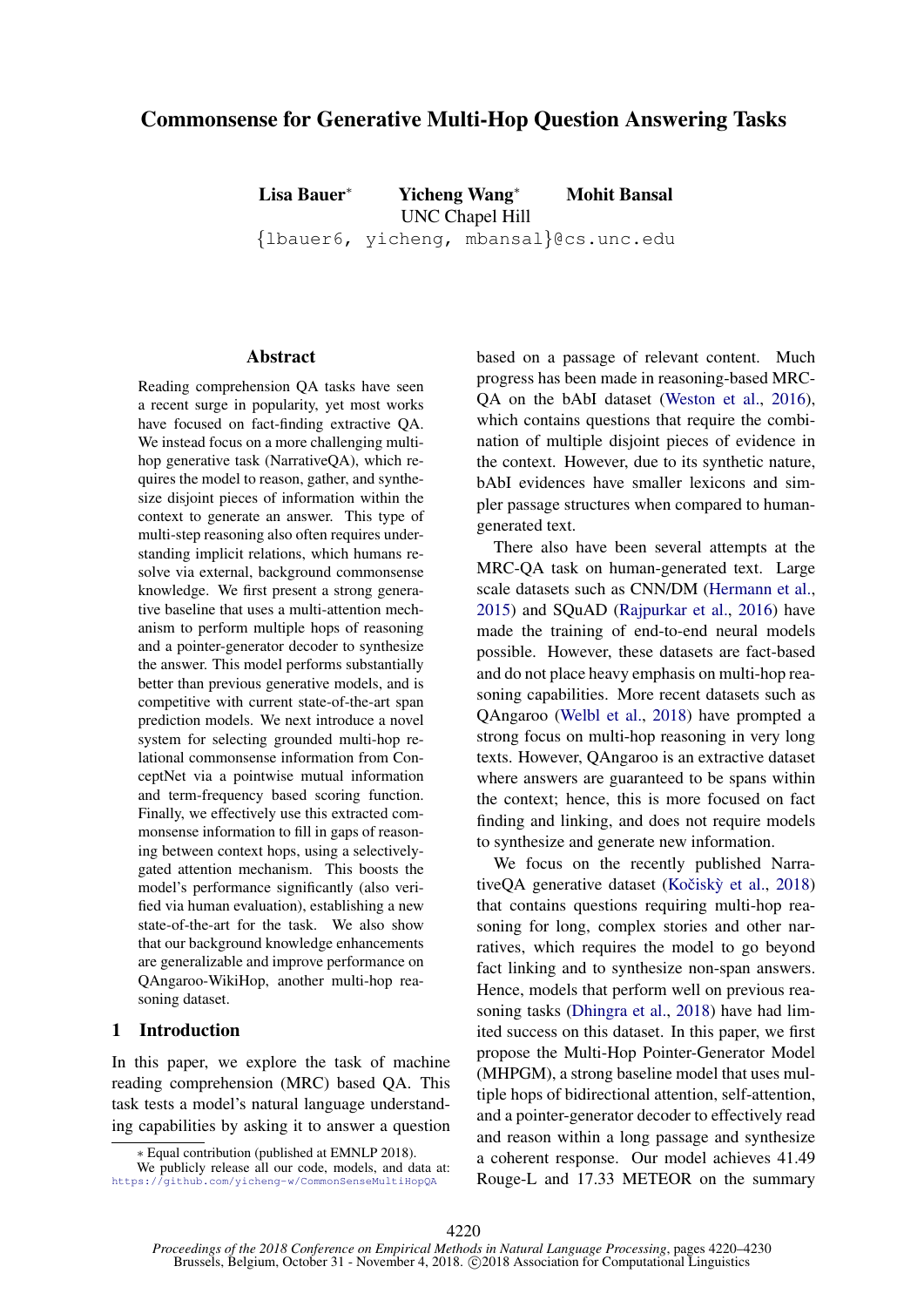subtask of NarrativeQA, substantially better than the performance of previous generative models.

Next, to address the issue that understanding human-generated text and performing longdistance reasoning on it often involves intermittent access to missing hops of external commonsense (background) knowledge, we present an algorithm for selecting useful, grounded multi-hop relational knowledge paths from ConceptNet [\(Speer and](#page-10-3) [Havasi,](#page-10-3) [2012\)](#page-10-3) via a pointwise mutual information (PMI) and term-frequency-based scoring function. We then present a novel method of inserting these selected commonsense paths between the hops of document-context reasoning within our model, via the Necessary and Optional Information Cell (NOIC), which employs a selectivelygated attention mechanism that utilizes commonsense information to effectively fill in gaps of inference. With these additions, we further improve performance on the NarrativeQA dataset, achieving 44.16 Rouge-L and 19.03 METEOR (also verified via human evaluation). We also provide manual analysis on the effectiveness of our commonsense selection algorithm.

Finally, to show the effectiveness and generalizability of our multi-hop reasoning and commonsense methods, we also tested our MH-PGM and MHPGM+NOIC models on QAngaroo-WikiHop [\(Welbl et al.,](#page-10-2) [2018\)](#page-10-2), which is an extractive dataset for multi-hop reasoning on humangenerated documents. We found that our background commonsense knowledge enhanced model achieved 1.5% higher accuracy than our strong baseline.

# 2 Related Work

Machine Reading Comprehension: MRC has long been a task used to assess a model's ability to understand and reason about language. Large scale datasets such as CNN/Daily Mail [\(Her](#page-9-0)[mann et al.,](#page-9-0) [2015\)](#page-9-0) and SQuAD [\(Rajpurkar et al.,](#page-10-1) [2016\)](#page-10-1) have encouraged the development of many advanced, high performing attention-based neural models [\(Seo et al.,](#page-10-4) [2017;](#page-10-4) [Dhingra et al.,](#page-9-3) [2017\)](#page-9-3). Concurrently, datasets such as bAbI [\(Weston et al.,](#page-10-0) [2016\)](#page-10-0) have focused specifically on multi-step reasoning by requiring the model to reason with disjoint pieces of information. On this task, it has been shown that iteratively updating the query representation with information from the context can effectively emulate multi-step reasoning [\(Sukhbaatar et al.,](#page-10-5) [2015\)](#page-10-5).

More recently, there has been an increase in multi-paragraph, multi-hop inference QA datasets such as QAngaroo [\(Welbl et al.,](#page-10-2) [2018\)](#page-10-2) and Narrative $OA$  (Kočiskỳ et al., [2018\)](#page-9-1). These datasets have much longer contexts than previous datasets, and answering a question often requires the synthesis of multiple discontiguous pieces of evidence. It has been shown that models designed for previous tasks [\(Seo et al.,](#page-10-4) [2017;](#page-10-4) [Kadlec et al.,](#page-9-4) [2016\)](#page-9-4) have limited success on these new datasets. In our work, we expand upon Gated Attention Network [\(Dhingra et al.,](#page-9-3) [2017\)](#page-9-3) to create a baseline model better suited for complex MRC datasets such as NarrativeQA by improving its attention and gating mechanisms, expanding its generation capabilities, and allowing access to external commonsense for connecting implicit relations.

Commonsense/Background Knowledge: Commonsense or background knowledge has been used for several tasks including opinion mining [\(Cambria et al.,](#page-9-5) [2010\)](#page-9-5), sentiment analysis [\(Poria et al.,](#page-10-6) [2015,](#page-10-6) [2016\)](#page-10-7), handwritten text recognition [\(Wang et al.,](#page-10-8) [2013\)](#page-10-8), and more recently, dialogue [\(Young et al.,](#page-10-9) [2018;](#page-10-9) [Ghazvinine](#page-9-6)[jad et al.,](#page-9-6) [2018\)](#page-9-6). These approaches add commonsense knowledge as relation triples or features from external databases. Recently, largescale graphical commonsense databases such as ConceptNet [\(Speer and Havasi,](#page-10-3) [2012\)](#page-10-3) use graphical structure to express intricate relations between concepts, but effective goal-oriented graph traversal has not been extensively used in previous commonsense incorporation efforts. Knowledgebase QA is a task in which systems are asked to find answers to questions by traversing knowledge graphs [\(Bollacker et al.,](#page-9-7) [2008\)](#page-9-7). Knowledge path extraction has been shown to be effective at the task [\(Bordes et al.,](#page-9-8) [2014;](#page-9-8) [Bao et al.,](#page-9-9) [2016\)](#page-9-9). We apply these techniques to MRC-QA by using them to extract useful commonsense knowledge paths that fully utilize the graphical nature of databases such as ConceptNet [\(Speer and Havasi,](#page-10-3) [2012\)](#page-10-3).

Incorporation of External Knowledge: There have been several attempts at using external knowledge to boost model performance on a variety of tasks: [Chen et al.](#page-9-10) [\(2018\)](#page-9-10) showed that adding lexical information from semantic databases such as WordNet improves performance on NLI; [Xu](#page-10-10) [et al.](#page-10-10) [\(2017\)](#page-10-10) used a gated recall-LSTM mechanism to incorporate commonsense information into to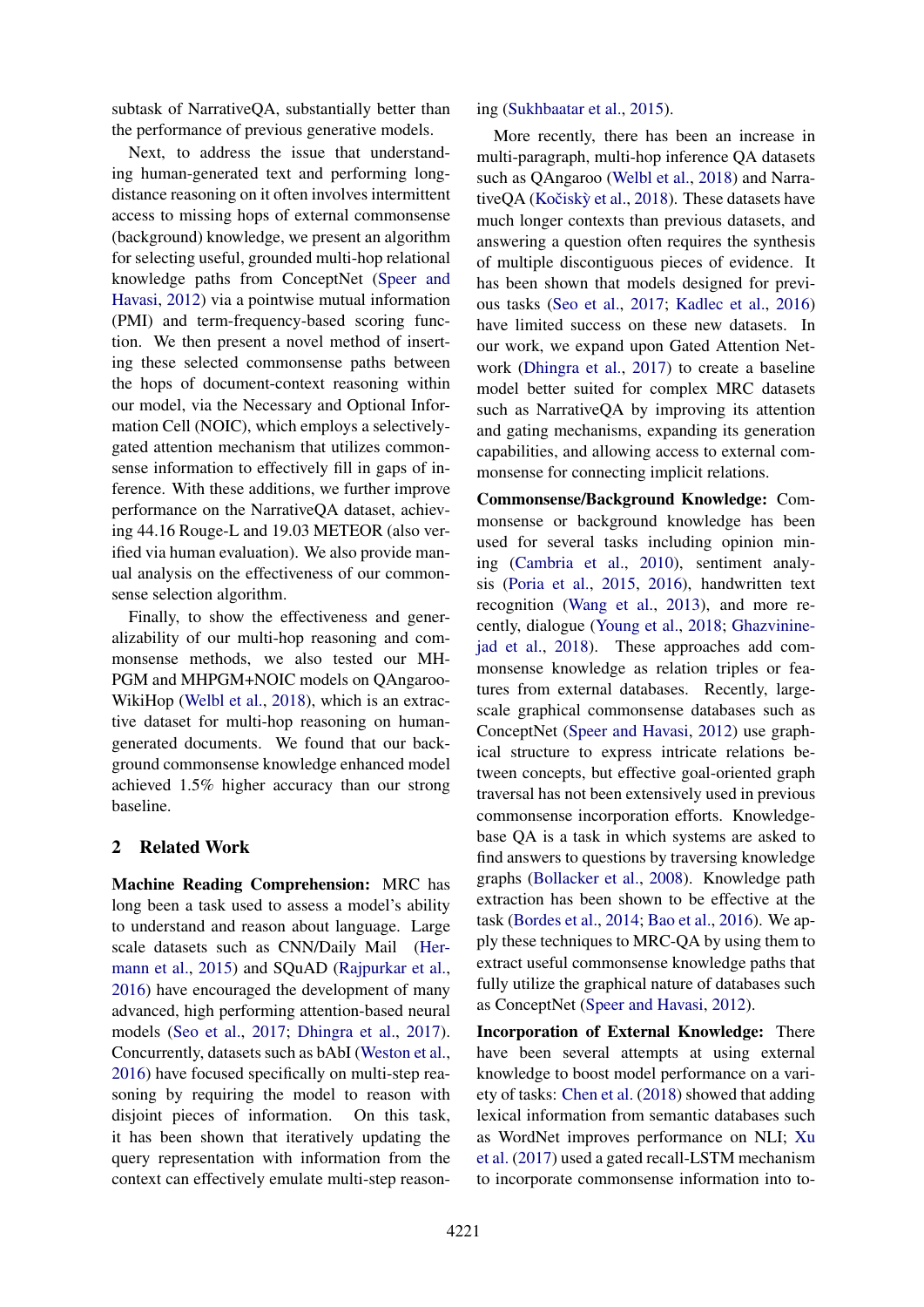ken representations in dialogue.

In MRC, [Weissenborn et al.](#page-10-11) [\(2017\)](#page-10-11) integrated external background knowledge into an NLU model by using contextually-refined word embeddings which integrated information from ConceptNet (single-hop relations mapped to unstructured text) via a single layer bidirectional LSTM. Concurrently to our work, [Mihaylov and Frank](#page-9-11) [\(2018\)](#page-9-11) showed improvements on a cloze-style task by incorporating commonsense knowledge via a context-to-commonsense attention, where commonsense relations were extracted as triples. This work represented commonsense relations as keyvalue pairs and combined context representation and commonsense via a static gate.

Differing from previous works, we employ multi-hop commonsense paths (multiple connected edges within ConceptNet graph that give us information beyond a single relationship triple) to help with our MRC model. Moreover, we use this in tandem with our multi-hop reasoning architecture to incorporate different aspects of the commonsense relationship path at each hop, in order to bridge different inference gaps in the multi-hop QA task. Additionally, our model performs synthesis with its external, background knowledge as it generates, rather than extracts, its answer.

#### 3 Methods

#### 3.1 Multi-Hop Pointer-Generator Baseline

We first rigorously state the problem of generative QA as follows: given two sequences of input tokens: the context,  $X^C = \{w_1^C, w_2^C, \dots, w_n^C\}$ and the query,  $X^Q = \{w_1^Q, w_2^Q, \dots\}$  $^{Q}_{1}, w^{Q}_{2}$  $\{Q_2, \ldots, w_m^Q\}$ , the system should generate a series of answer tokens  $X^a = \{w_1^a, w_2^a, \dots, w_p^a\}$ . As outlined in previous sections, an effective generative QA model needs to be able to perform several hops of reasoning over long and complex passages. It would also need to be able to generate coherent statements to answer complex questions while having the ability to copy rare words such as specific entities from the reading context. With these in mind, we propose the Multi-Hop Pointer-Generator Model (MHPGM) baseline, a novel combination of previous works with the following major components:

• Embedding Layer: The tokens are embedded into both learned word embeddings and pretrained context-aware embeddings (ELMo [\(Pe](#page-10-12)[ters et al.,](#page-10-12) [2018\)](#page-10-12)).

- Reasoning Layer: The embedded context is then passed through  $k$  reasoning cells, each of which iteratively updates the context representation with information from the query via BiDAF attention [\(Seo et al.,](#page-10-4) [2017\)](#page-10-4), emulating a single reasoning step within the multi-step reasoning process.
- Self-Attention Layer: The context representation is passed through a layer of self-attention [\(Cheng et al.,](#page-9-12) [2016\)](#page-9-12) to resolve long-term dependencies and co-reference within the context.
- Pointer-Generator Decoding Layer: A attention-pointer-generator decoder [\(See et al.,](#page-10-13) [2017\)](#page-10-13) that attends on and potentially copies from the context is used to create the answer.

The overall model is illustrated in Fig. [1,](#page-3-0) and the layers are described in further detail below.

Embedding layer: We embed each word from the context and question with a learned embedding space of dimension d. We also obtain contextaware embeddings for each word via the pretrained embedding from language models (ELMo) (1024 dimensions). The embedded representation for each word in the context or question,  $e_i^C$  or  $e_i^Q \in \mathbb{R}^{d+1024}$ , is the concatenation of its learned word embedding and ELMo embedding.

Reasoning layer: Our reasoning layer is composed of  $k$  reasoning cells (see Fig. [1\)](#page-3-0), where each incrementally updates the context representation. The  $t<sup>th</sup>$  reasoning cell's inputs are the previous step's output ( ${c_i^{t-1}}_{i=1}^n$ ) and the embedded question ( ${e_i^Q}$  ${}_{i}^{Q}$  ${}_{i}^{m}$  ${}_{i}^{m}$ ). It first creates step-specific context and query encodings via cell-specific bidirectional LSTMs:

 $\mathbf{u}^t = \text{BiLSTM}(\mathbf{c}^{t-1}$ );  $\mathbf{v}^t = \text{BiLSTM}(\mathbf{e}^Q)$ 

Then, we use bidirectional attention [\(Seo et al.,](#page-10-4) [2017\)](#page-10-4) to emulate a hop of reasoning by focusing on relevant aspects of the context. Specifically, we first compute context-to-query attention:

$$
S_{ij}^t = W_1^t \mathbf{u}_i^t + W_2^t \mathbf{v}_j^t + W_3^t (\mathbf{u}_i^t \odot \mathbf{v}_j^t)
$$

$$
p_{ij}^t = \frac{\exp(S_{ij}^t)}{\sum_{k=1}^m \exp(S_{ik}^t)}
$$

$$
(\mathbf{c_q})_i^t = \sum_{j=1}^m p_{ij}^t \mathbf{v}_j^t
$$

where  $W_1^t$ ,  $W_2^t$ ,  $W_3^t$  are trainable parameters, and  $\odot$  is elementwise multiplication. We then compute a query-to-context attention vector:

$$
m_i^t = \max_{1 \le j \le m} S_{ij}^t
$$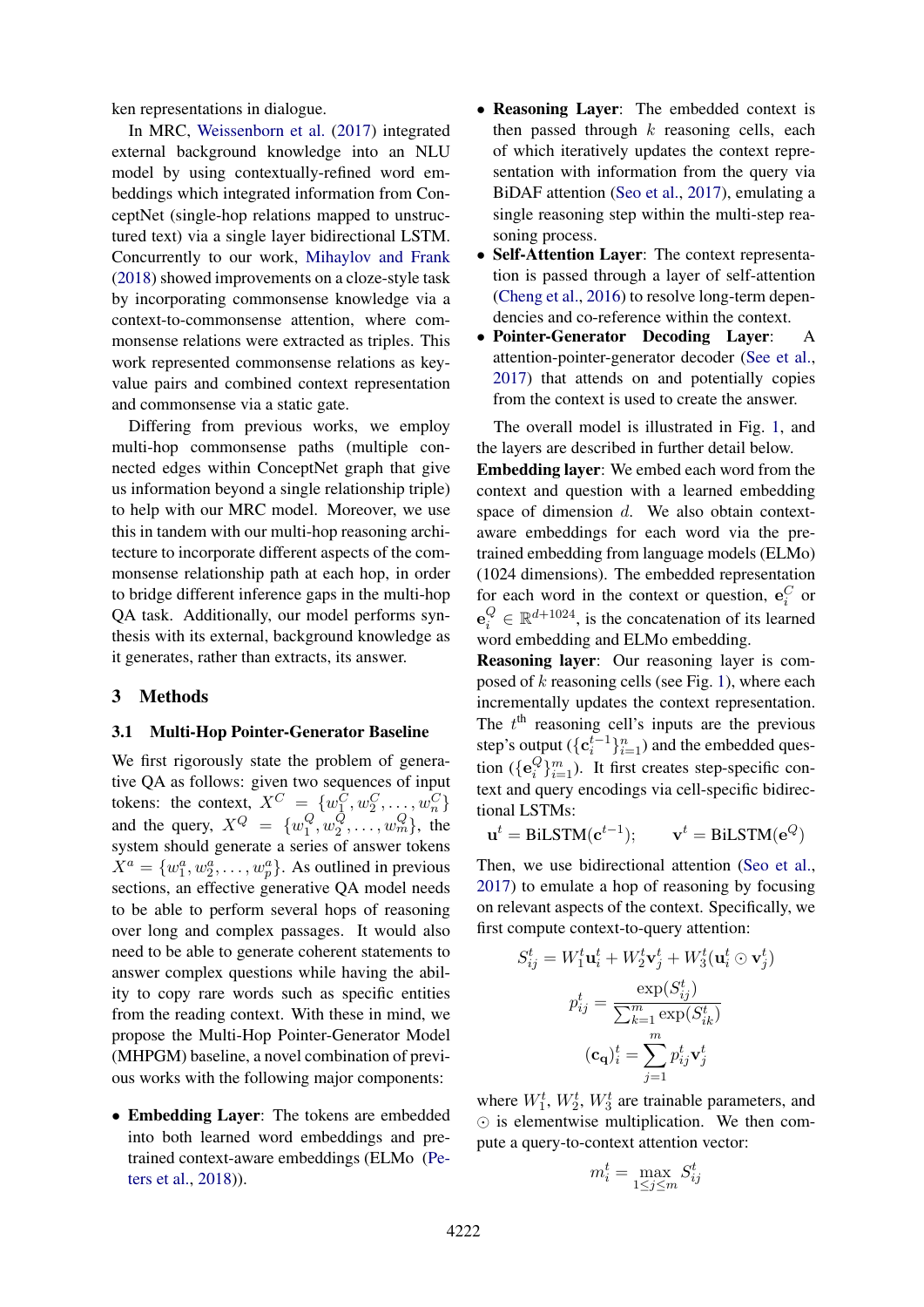

<span id="page-3-0"></span>Figure 1: Architecture for our Multi-Hop Pointer-Generator Model, and the NOIC commonsense reasoning cell.

$$
p_i^t = \frac{\exp(m_i^t)}{\sum_{j=1}^n \exp(m_j^t)}
$$

$$
\mathbf{q_c}^t = \sum_{i=1}^n p_i^t \mathbf{u}_i^t
$$

We then obtain the updated context representation:

$$
\mathbf{c}_i^t = [\mathbf{u}_i^t; (\mathbf{c}_\mathbf{q})_i^t; \mathbf{u}_i^t \odot (\mathbf{c}_\mathbf{q})_i^t; \mathbf{q_c}^t \odot (\mathbf{c}_\mathbf{q})_i^t]
$$

where ; is concatenation,  $c^t$  is the cell's output.

The initial input of the reasoning layer is the embedded context representation, i.e.,  $\mathbf{c}^0 = \mathbf{e}^C$ , and the final output of the reasoning layer is the output of the last cell,  $\mathbf{c}^k$ .

Self-Attention Layer: As the final layer before answer generation, we utilize a residual static selfattention mechanism [\(Clark and Gardner,](#page-9-13) [2018\)](#page-9-13) to help the model process long contexts with longterm dependencies. The input of this layer is the output of the last reasoning cell,  $\mathbf{c}^k$ . We first pass this representation through a fully-connected layer and then a bi-directional LSTM to obtain another representation of the context  $\mathbf{c}^{SA}$ . We obtain the self attention representation c':

$$
S_{ij}^{SA} = W_4 \mathbf{c}_i^{SA} + W_5 \mathbf{c}_j^{SA} + W_6 (\mathbf{c}_i^{SA} \odot \mathbf{c}_j^{SA})
$$

$$
p_{ij}^{SA} = \frac{\exp(S_{ij}^{SA})}{\sum_{k=1}^n \exp(S_{ik}^{SA})}
$$

$$
\mathbf{c'}_i = \sum_{j=1}^n p_{ij}^{SA} \mathbf{c}_j^{SA}
$$

where  $W_4$ ,  $W_5$ , and  $W_6$  are trainable parameters.

The output of the self-attention layer is generated by another layer of bidirectional LSTM.

$$
\mathbf{c}'' = \text{BiLSTM}([\mathbf{c}'; \mathbf{c}^{SA}; \mathbf{c}' \odot \mathbf{c}^{SA}]
$$

Finally, we add this residually to  $c<sup>k</sup>$  to obtain the encoded context  $\mathbf{c} = \mathbf{c}^k + \mathbf{c}''$ .

Pointer-Generator Decoding Layer: Similar to the work of [See et al.](#page-10-13) [\(2017\)](#page-10-13), we use a pointergenerator model attending on (and potentially copying from) the context.

At decoding step  $t$ , the decoder receives the input  $x_t$  (embedded representation of last timestep's output), the last time step's hidden state  $s_{t-1}$  and context vector  $a_{t-1}$ . The decoder computes the current hidden state  $s_t$  as:

$$
\mathbf{s}_t = \text{LSTM}([\mathbf{x}_t; \mathbf{a}_{t-1}], \mathbf{s}_{t-1})
$$

This hidden state is then used to compute a probability distribution over the generative vocabulary:

$$
P_{gen} = \text{softmax}(W_{gen} \mathbf{s}_t + \mathbf{b}_{gen})
$$

We employ Bahdanau attention mechanism [\(Bahdanau et al.,](#page-9-14) [2015\)](#page-9-14) to attend over the context (c being the output of self-attention layer):

$$
\alpha_i = \mathbf{v}^\mathsf{T} \tanh(W_c \mathbf{c}_i + W_s \mathbf{s}_t + b_{attn})
$$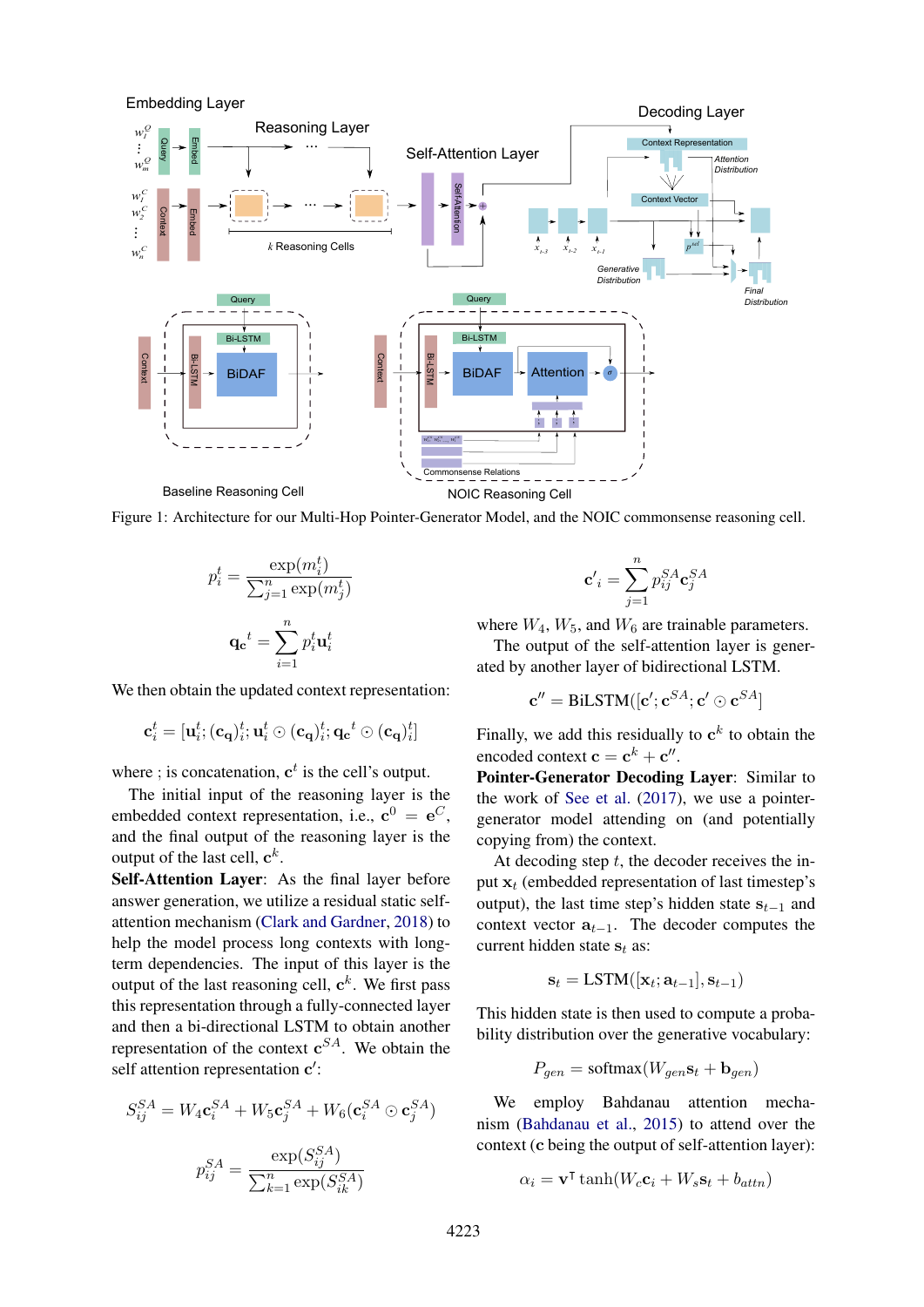

Figure 2: Commonsense selection approach.

<span id="page-4-1"></span>
$$
\hat{\alpha}_i = \frac{\exp(\alpha_i)}{\sum_{j=1}^n \exp(\alpha_j)}
$$

$$
\mathbf{a}_t = \sum_{i=1}^n \hat{\alpha}_i \mathbf{c}_i
$$

We utilize a pointer mechanism that allows the decoder to directly copy tokens from the context based on  $\hat{\alpha}_i$ . We calculate a selection distribution  $\mathbf{p}^{sel} \in \mathbb{R}^2$ , where  $p_1^{sel}$  is the probability of generating a token from  $P_{gen}$  and  $p_2^{sel}$  is the probability of copying a word from the context:

$$
\mathbf{o} = \sigma(W_a \mathbf{a}_t + W_x \mathbf{x}_t + W_s \mathbf{s}_t + b_{ptr})
$$

$$
\mathbf{p}^{sel} = \text{softmax}(\mathbf{o})
$$

Our final output distribution at timestep  $t$  is a weighted sum of the generative distribution and the copy distribution:

$$
P_t(w) = p_1^{sel} P_{gen}(w) + p_2^{sel} \sum_{i:w_i^{C} = w} \hat{\alpha}_i
$$

### 3.2 Commonsense Selection and Representation

In QA tasks that require multiple hops of reasoning, the model often needs knowledge of relations not directly stated in the context to reach the correct conclusion. In the datasets we consider, manual analysis shows that external knowledge is frequently needed for inference (see Table [1\)](#page-4-0).

Even with a large amount of training data, it is very unlikely that a model is able to learn every nuanced relation between concepts and apply the correct ones (as in Fig. [2\)](#page-4-1) when reasoning

| <b>Dataset</b> | <b>Outside Knowledge Required</b> |  |  |
|----------------|-----------------------------------|--|--|
| WikiHop        | 11%                               |  |  |
| NarrativeQA    | 42%                               |  |  |

<span id="page-4-0"></span>Table 1: Qualitative analysis of commonsense requirements. WikiHop results are from [Welbl et al.](#page-10-2) [\(2018\)](#page-10-2); NarrativeQA results are from our manual analysis (on the validation set).

about a question. We remedy this issue by introducing *grounded* commonsense (background) information using relations between concepts from ConceptNet [\(Speer and Havasi,](#page-10-3)  $2012$  $2012$  $2012$ )<sup>1</sup> that help inference by introducing useful connections between concepts in the context and question.

Due to the size of the semantic network and the large amount of unnecessary information, we need an effective way of selecting relations which provides novel information while being grounded by the context-query pair. Our commonsense selection strategy is twofold: (1) collect potentially relevant concepts via a tree construction method aimed at selecting with high recall candidate reasoning paths, and (2) rank and filter these paths to ensure both the quality and variety of added information via a 3-step scoring strategy (initial node scoring, cumulative node scoring, and path selection). We will refer to Fig. [2](#page-4-1) as a running example throughout this section.[2](#page-4-3)

#### 3.2.1 Tree Construction

Given context  $C$  and question  $Q$ , we want to construct paths grounded in the pair that emulate reasoning steps required to answer the question. In this section, we build 'prototype' paths by constructing trees rooted in concepts in the query with the following branching steps $3$  to emulate multihop reasoning process. For each concept  $c_1$  in the question, we do:

Direct Interaction: In the first level, we select relations  $r_1$  from ConceptNet that directly link  $c_1$ to a concept within the context,  $c_2 \in C$ , e.g., in Fig. [2,](#page-4-1) we have *lady*  $\rightarrow$  *church*, *lady*  $\rightarrow$  *mother*,  $l$ *ady*  $\rightarrow$  *person.* 

Multi-Hop: We then select relations in Concept-Net  $r_2$  that link  $c_2$  to another concept in the context,  $c_3 \in C$ . This emulates a potential reason-

<span id="page-4-2"></span> ${}^{1}$ A semantic network where the nodes are individual concepts (words or phrases) and the edges describe directed relations between them (e.g., (island, UsedFor, vacation)).

<span id="page-4-3"></span><sup>&</sup>lt;sup>2</sup>We release all our commonsense extraction code and the extracted commonsense data at: [https://github.com/](https://github.com/yicheng-w/CommonSenseMultiHopQA) [yicheng-w/CommonSenseMultiHopQA](https://github.com/yicheng-w/CommonSenseMultiHopQA)

<span id="page-4-4"></span><sup>&</sup>lt;sup>3</sup>If we are unable to find a relation that satisfies the condition, we keep the steps up to and including the node.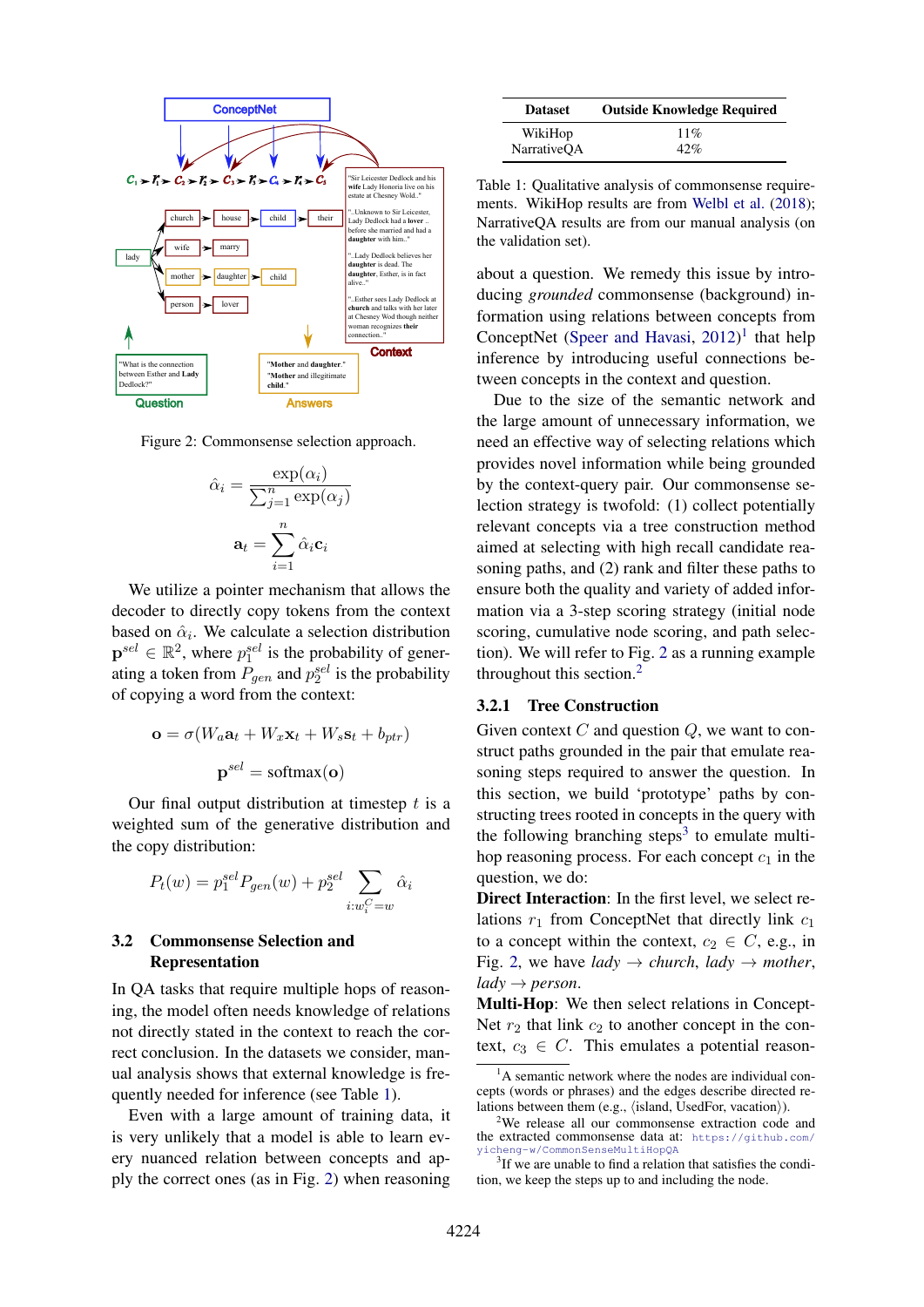ing hop within the context of the MRC task, e.g.,  $church \rightarrow house, mother \rightarrow daughter, person \rightarrow$ *lover*.

Outside Knowledge: We then allow an unconstrained hop into  $c_3$ 's neighbors in ConceptNet, getting to  $c_4 \in \text{nbh}(c_3)$  via  $r_3$  (nbh(v) is the set of nodes that can be reached from  $v$  in one hop). This emulates the gathering of useful external information to complete paths within the context, e.g., *house*  $\rightarrow$  *child*, *daughter*  $\rightarrow$  *child.* 

Context-Grounding: To ensure that the external knowledge is indeed helpful to the task, and also to explicitly link 2nd degree neighbor concepts within the context, we finish the process by grounding it again into context by connecting  $c_4$ to  $c_5 \in C$  via  $r_4$ , e.g., *child*  $\rightarrow$  *their*.

#### 3.2.2 Rank and Filter

This tree building process collects a large number of potentially relevant and useful paths. However, this step also introduces a large amount of noise. For example, given the question and full context (not depicted in the figure) in Fig. [2,](#page-4-1) we obtain the path "*between*  $\rightarrow$  *hard*  $\rightarrow$  *being*  $\rightarrow$  *cottage*  $\rightarrow$ *country*" using our tree building method, which is not relevant to our question. Therefore, to improve the precision of useful concepts, we rank these knowledge paths by their relevance and filter out noise using the following 3-step scoring method:

Initial Node Scoring: We want to select paths with nodes that are important to the context, in order to provide the most useful commonsense relations. We approximate importance and saliency for concepts in the context by their termfrequency, under the heuristic that important concepts occur more frequently. Thus we score  $c \in$  ${c_2, c_3, c_5}$  by: score $(c) = \text{count}(c)/|C|$ , where  $|C|$  is the context length and count() is the number of times a concept appears in the context. In Fig. [2,](#page-4-1) this ensures that concepts like *daughter* are scored highly due to their frequency in the context.

For  $c_4$ , we use a special scoring function as it is an unconstrained hop into ConceptNet. We want  $c_4$  to be a logically consistent next step in reasoning following the path of  $c_1$  to  $c_3$ , e.g., in Fig. [2,](#page-4-1) we see that *child* is a logically consistent next step after the partial path of *mother*  $\rightarrow$  *daughter*. We approximate this based on the heuristic that logically consistent paths occur more frequently. Therefore, we score this node via Pointwise Mutual Information (PMI) between the partial path  $c_{1-3}$  and  $c_4$ :  $PMI(c_4, c_{1-3}) = \log(\mathbb{P}(c_4, c_{1-3})/\mathbb{P}(c_4)\mathbb{P}(c_{1-3})),$ 

where

$$
\mathbb{P}(c_4, c_{1-3}) = \frac{\text{\# of paths connecting } c_1, c_2, c_3, c_4}{\text{\# of distinct paths of length 4}}
$$
\n
$$
\mathbb{P}(c_4) = \frac{\text{\# of nodes that can reach } c_4}{|\text{ConceptNet}|}
$$
\n
$$
\mathbb{P}(c_{1-3}) = \frac{\text{\# of paths connecting } c_1, c_2, c_3}{\text{\# of paths of length 3}}
$$

Further, it is well known that PMI has high sensitivity to low-frequency values, thus we use normalized PMI (NPMI) [\(Bouma,](#page-9-15) [2009\)](#page-9-15):  $score(c_4) = PMI(c_4, c_{1-3})/(-log \mathbb{P}(c_4, c_{1-3})).$ 

Since the branching at each juncture represents a hop in the multi-hop reasoning process, and hops at different levels or with different parent nodes do not 'compete' with each other, we normalize each node's score against its siblings:

$$
n\text{-score}(c) = \text{softmax}_{\text{sibling}(c)}(\text{score}(c)).
$$

Cumulative Node Scoring: We want to add commonsense paths consisting of multiple hops of relevant information, thus we re-score each node based not only on its relevance and saliency but also that of its tree descendants.

We do this by computing a cumulative node score from the bottom up, where at the leaf nodes, we have c-score  $=$  n-score, and for  $c_l$  not a leaf node, we have c-score $(c_l)$  = n-score $(c_l)$  +  $f(c_l)$ where  $f$  of a node is the average of the c-scores of its top 2 highest scoring children.

For example, given the paths  $\langle \textit{ladv} \rightarrow \textit{mother} \rightarrow \rangle$ *daughter, lady*  $\rightarrow$  *mother*  $\rightarrow$  *married, and lady*  $\rightarrow$ *mother*  $\rightarrow$  *book*, we start the cumulative scoring at the leaf nodes, which in this case are *daughter*, *married*, and *book*, where *daughter* and *married* are scored much higher than *book* due to their more frequent occurrences. Then, to cumulatively score *mother*, we would take the average score of its two highest scoring children (in this case *married* and *daughter*) and compound that with the score of *mother* itself. Note that the poor scoring of the irrelevant concept *book* does not affect the scoring of *mother*, which is quite high due to the concept's frequent occurrence and the relevance of its top scoring children.

Path Selection: We select paths in a top-down breath-first fashion in order to add information relevant to different parts of the context. Starting at the root, we recursively take two of its children with the highest cumulative scores until we reach a leaf, selecting up to  $2^4 = 16$  paths. For example,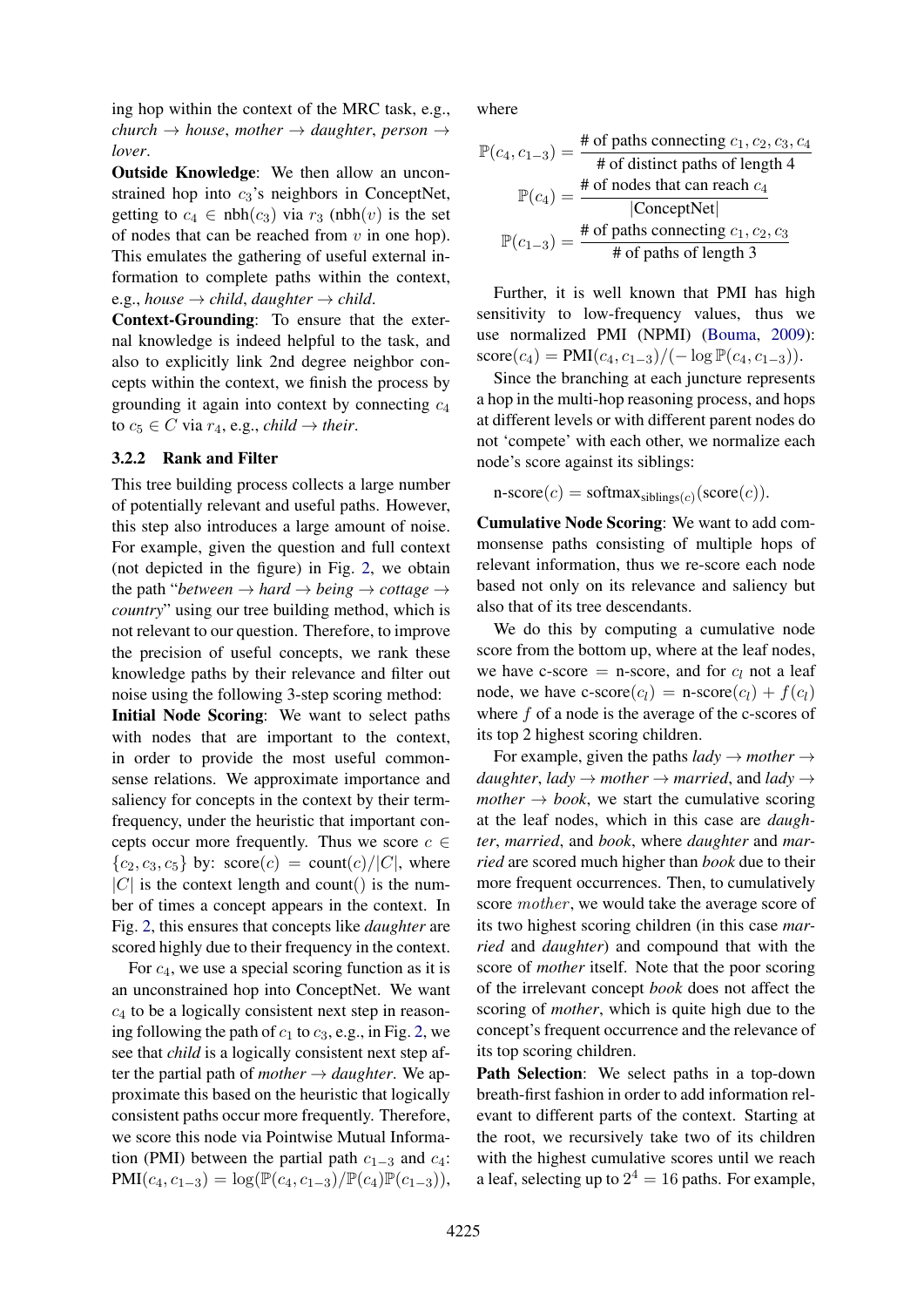if we were at node *mother*, this allows us to select the child node *daughter* and *married* over the child node *book*. These selected paths, as well as their partial sub-paths, are what we add as external information to the QA model, i.e., we add the complete path  $\langle$ lady, AtLocation, church, RelatedTo, house, RelatedTo, child, RelatedTo, their $\rangle$ , but also truncated versions of the path, including  $\langle$ lady, AtLocation, church, RelatedTo, house, Related To, child). We directly give these paths to the model as sequences of tokens.[4](#page-6-0)

Overall, our sampling strategy provides the knowledge that a *lady* can be a *mother* and that *mother* is connected to *daughter*. This creates a logical connection between *lady* and *daughter* which helps highlight the importance of our second piece of evidence (see Fig. [2\)](#page-4-1). Likewise, the commonsense information we extracted create a similar connection in our third piece of evidence, which states the explicit connection between *daughter* and *Esther*. We also successfully extract a more story context-centric connection, in which commonsense provides the knowledge that a *lady* is at the location *church*, which directs to another piece of evidence in the context. Additionally, this path also encodes a relation between *lady* and *child*, by way of *church*, which is how *lady* and *Esther* are explicitly connected in the story.

#### 3.3 Commonsense Model Incorporation

Given the list of commonsense logic paths as sequences of words:  $X^{CS} = \{w_1^{CS}, w_2^{CS}, \ldots, w_n^{CS}\}$  $w_l^{CS}$ } where  $w_i^{CS}$  represents the list of tokens that make up a single path, we first embed these commonsense tokens into the learned embedding space used by the model, giving us the embedded commonsense tokens,  $\mathbf{e}_{ij}^{CS} \in \mathbb{R}^d$ . We want to use these commonsense paths to fill in the gaps of reasoning between hops of inference. Thus, we propose Necessary and Optional Information Cell (NOIC), a variation of our base reasoning cell used in the reasoning layer that is capable of incorporating optional helpful information.

NOIC This cell is an extension to the base reasoning cell that allows the model to use commonsense information to fill in gaps of reasoning. An example of this is on the bottom left of Fig. [1,](#page-3-0) where we see that the cell first performs the operations done in the base reasoning cell and then

<span id="page-6-0"></span><sup>4</sup>In cases where more than one relation can be used to make a hop, we pick one at random.

adds optional, commonsense information.

At reasoning step  $t$ , after obtaining the output of the base reasoning cell,  $\mathbf{c}^t$ , we create a cell-specific representation for commonsense information by concatenating the embedded commonsense paths so that each path has a single vector representation,  $\mathbf{u}_i^{CS}$ . We then project it to the same dimension as  $\mathbf{c}_i^t$ :  $\mathbf{v}_i^{CS} = \text{ReLU}(W\mathbf{u}_i^{CS} + b)$ where  $W$  and  $b$  are trainable parameters.

We use an attention layer to model the interaction between commonsense and the context:

$$
S_{ij}^{CS} = W_1^{CS} \mathbf{c}_i^t + W_2^{CS} \mathbf{v}_j^{CS} + W_3^{CS} (\mathbf{c}_i^t \odot \mathbf{v}_j^{CS})
$$

$$
p_{ij}^{CS} = \frac{\exp(S_{ij}^{CS})}{\sum_{k=1}^l \exp(S_{ij}^{CS})}
$$

$$
\mathbf{c}_i^{CS} = \sum_{j=1}^l p_{ij}^{CS} \mathbf{v}_j^{CS}
$$

Finally, we combine this commonsense-aware context representation with the original  $c_i^t$  via a sigmoid gate, since commonsense information is often not necessary at every step of inference:

$$
\mathbf{z}_{i} = \sigma(W_{z}[\mathbf{c}_{i}^{CS}; \mathbf{c}_{i}^{t}] + b_{z})
$$

$$
(\mathbf{c}_{o})_{i}^{t} = \mathbf{z}_{i} \odot \mathbf{c}_{i}^{t} + (1 - \mathbf{z}_{i}) \odot \mathbf{c}_{i}^{CS}
$$

We use  $c_0^t$  as the output of the current reasoning step instead of  $c^t$ . As we replace each base reasoning cell with NOIC, we selectively incorporate commonsense at every step of inference.

#### 4 Experimental Setup

Datasets: We report results on two multi-hop reasoning datasets: generative NarrativeQA (Kočiskỳ [et al.,](#page-9-1) [2018\)](#page-9-1) (summary subtask) and extractive QAngaroo WikiHop [\(Welbl et al.,](#page-10-2) [2018\)](#page-10-2). For multiple-choice WikiHop, we rank candidate responses by their generation probability. Similar to previous works [\(Dhingra et al.,](#page-9-2) [2018\)](#page-9-2), we use the non-oracle, unmasked and not-validated dataset. Evaluation Metrics: We evaluate NarrativeQA on the metrics proposed by its original authors: Bleu-1, Bleu-4 [\(Papineni et al.,](#page-9-16) [2002\)](#page-9-16), ME-TEOR [\(Banerjee and Lavie,](#page-9-17) [2005\)](#page-9-17) and Rouge-L [\(Lin,](#page-9-18) [2004\)](#page-9-18). We also evaluate on CIDEr [\(Vedan](#page-10-14)[tam et al.,](#page-10-14) [2015\)](#page-10-14) which emphasizes annotator con-

sensus. For WikiHop, we evaluate on accuracy.<sup>[5](#page-6-1)</sup> More dataset, metric, and all other training details are in the supplementary.

<span id="page-6-1"></span> $5$ Due to the 2-week evaluation wait-time on the nonpublic test set, we instead train our model on a sub-section of the training set, pick hyperparameters based on a small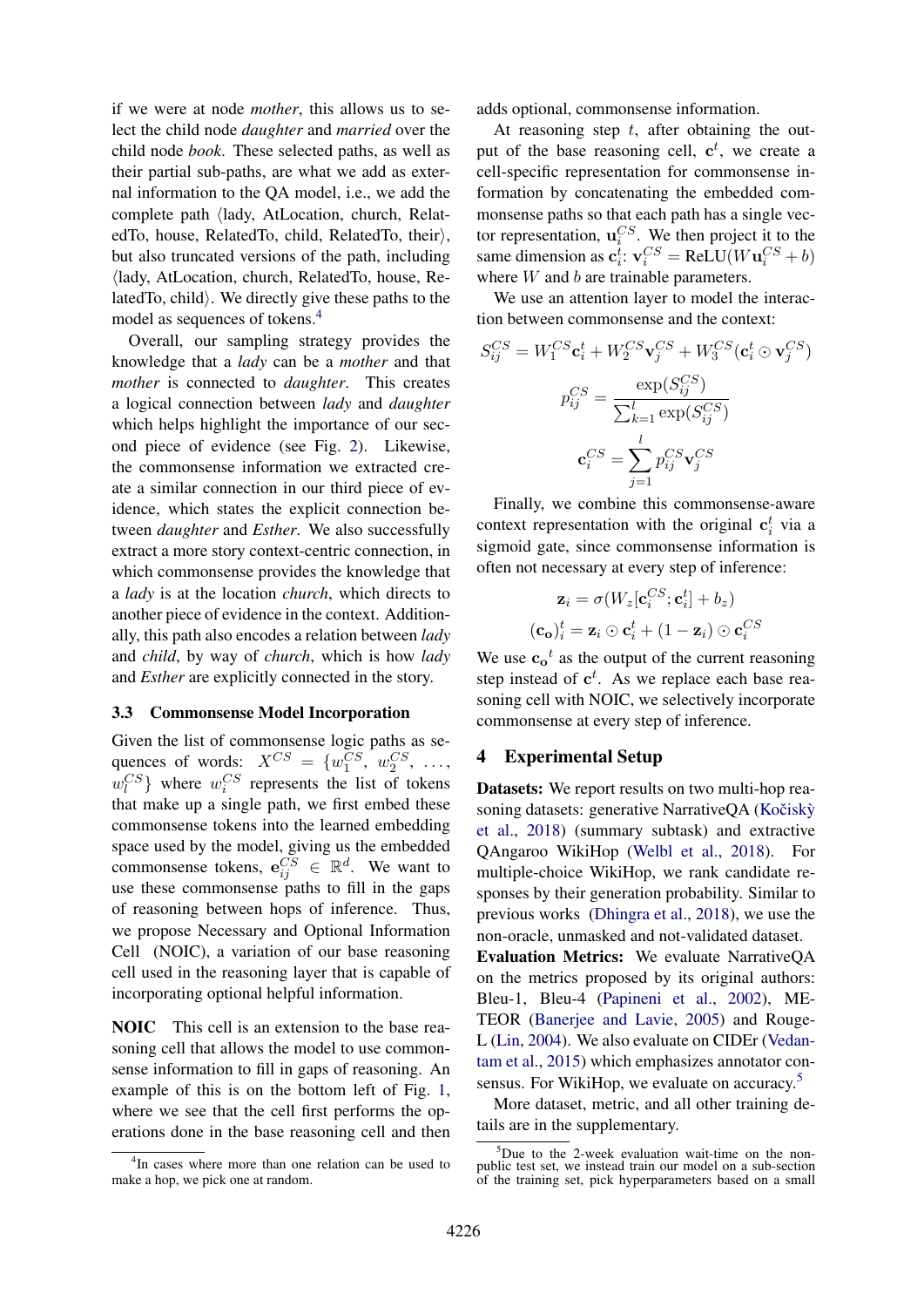| <b>Model</b>                                     | <b>BLEU-1</b>  | <b>BLEU-4</b>  | <b>METEOR</b>  | Rouge-L        | <b>CIDE</b> r                |
|--------------------------------------------------|----------------|----------------|----------------|----------------|------------------------------|
| Seq2Seq (Kočiskỳ et al., 2018)                   | 15.89          | 1.26           | 4.08           | 13.15          | $\overline{\phantom{a}}$     |
| ASR (Kočiský et al., 2018)                       | 23.20          | 6.39           | 7.77           | 22.26          | $\overline{\phantom{a}}$     |
| $BiDAF^{\dagger}$ (Kočiskỳ et al., 2018)         | 33.72          | 15.53          | 15.38          | 36.30          | $\qquad \qquad \blacksquare$ |
| $BiAttn + MRU-LSTM^{\dagger}$ (Tay et al., 2018) | 36.55          | 19.79          | 17.87          | 41.44          | $\overline{\phantom{0}}$     |
| <b>MHPGM</b><br>MHPGM+ NOIC                      | 40.24<br>43.63 | 17.40<br>21.07 | 17.33<br>19.03 | 41.49<br>44.16 | 139.23<br>152.98             |

<span id="page-7-0"></span>Table 2: Results across different metrics on the test set of NarrativeQA-summaries task. † indicates span prediction models trained on the Rouge-L retrieval oracle.

| Model                            | Acc $(\%)$ |
|----------------------------------|------------|
| BiDAF (Welbl et al., 2018)       | 42.09      |
| Coref-GRU (Dhingra et al., 2018) | 56.00      |
| <b>MHPGM</b>                     | 56.74      |
| MHPGM+ NOIC                      | 58.22      |

<span id="page-7-1"></span>Table 3: Results of our models on WikiHop dataset.

#### 5 Results

#### 5.1 Main Experiment

The results of our model on both NarrativeQA and WikiHop with and without commonsense incorporation are shown in Table [2](#page-7-0) and Table [3.](#page-7-1) We see empirically that our model outperforms all generative models on NarrativeQA, and is competitive with the top span prediction models. Furthermore, with the NOIC commonsense integration, we were able to further improve performance ( $p < 0.001$ ) on all metrics<sup>[6](#page-7-2)</sup>), establishing a new state-of-the-art for the task. We also see that our model performs well on WikiHop, $<sup>7</sup>$  $<sup>7</sup>$  $<sup>7</sup>$  and is further improved via the</sup> addition of commonsense ( $p < 0.001$ ), demonstrating the generalizability of both our model and commonsense addition techniques.[8](#page-7-4)

#### 5.2 Model Ablations

We also tested the effectiveness of each component of our architecture as well as the effectiveness of adding commonsense information on the NarrativeQA validation set, with results shown in Table [4.](#page-8-0) Experiment 1 and 5 are our models presented in Table [2.](#page-7-0) Experiment 2 demonstrates the importance of multi-hop attention by showing that if we only allow one hop of attention (even with all other components of the model, including ELMo embeddings) the model's performance decreases by over 12 Rouge-L points. Experiment 3 and 4 demonstrate the effectiveness of other parts of our model. We see that ELMo embeddings [\(Peters](#page-10-12) [et al.,](#page-10-12) [2018\)](#page-10-12) were also important for the model's performance and that self-attention is able to contribute significantly to performance on top of other components of the model. Finally, we see that effectively introducing external knowledge via our commonsense selection algorithm and NOIC can improve performance even further on top of our strong baseline.

#### 5.3 Commonsense Ablations

We also conducted experiments testing the effectiveness of our commonsense selection and incorporation techniques. We first tried to naively add ConceptNet information by initializing the word embeddings with the ConceptNet-trained embeddings, NumberBatch [\(Speer and Havasi,](#page-10-3) [2012\)](#page-10-3) (we also change embedding size from 256 to 300). Then, to verify the effectiveness of our commonsense selection and grounding algorithm, we test our best model on in-domain noise by giving each context-query pair a set of random relations grounded in other context-query pairs. This should teach the model about general commonsense relations present in the domain of NarrativeQA but does not provide grounding that fills in specific hops of inference. We also experimented with a simpler commonsense extraction method of using a single hop from the query to the context. The results of these are shown in Table [5,](#page-8-1) where we see that neither NumberBatch nor random-relationships nor single-hop common-sense offer statistically significant improvements<sup>[9](#page-7-5)</sup>,

<sup>(500</sup> examples) held-out part of the training set, and test on the original validation set (by treating it as an unseen test set). We will promptly include the non-public test set results in the next version and at: [https://github.com/yicheng-w/](https://github.com/yicheng-w/CommonSenseMultiHopQA) monSenseMultiHopQA

<span id="page-7-2"></span><sup>&</sup>lt;sup>6</sup>Stat. significance computed using bootstrap test with 100K iterations [\(Noreen,](#page-9-19) [1989;](#page-9-19) [Efron and Tibshirani,](#page-9-20) [1994\)](#page-9-20).

<span id="page-7-3"></span> $\gamma$ Note that we compare our model's performance to other models' tuned performance on the development set and ours is still equal or better.

<span id="page-7-4"></span><sup>&</sup>lt;sup>8</sup>All results here are for the standard (non-oracle) unmasked and not-validated dataset. [Welbl et al.](#page-10-2) [\(2018\)](#page-10-2) has reported higher numbers on different data settings which are not comparable to our results.

<span id="page-7-5"></span> $9^9$ The improvement in Rouge-L and METEOR for all three ablation approaches have  $p \ge 0.15$  with the bootstrap test.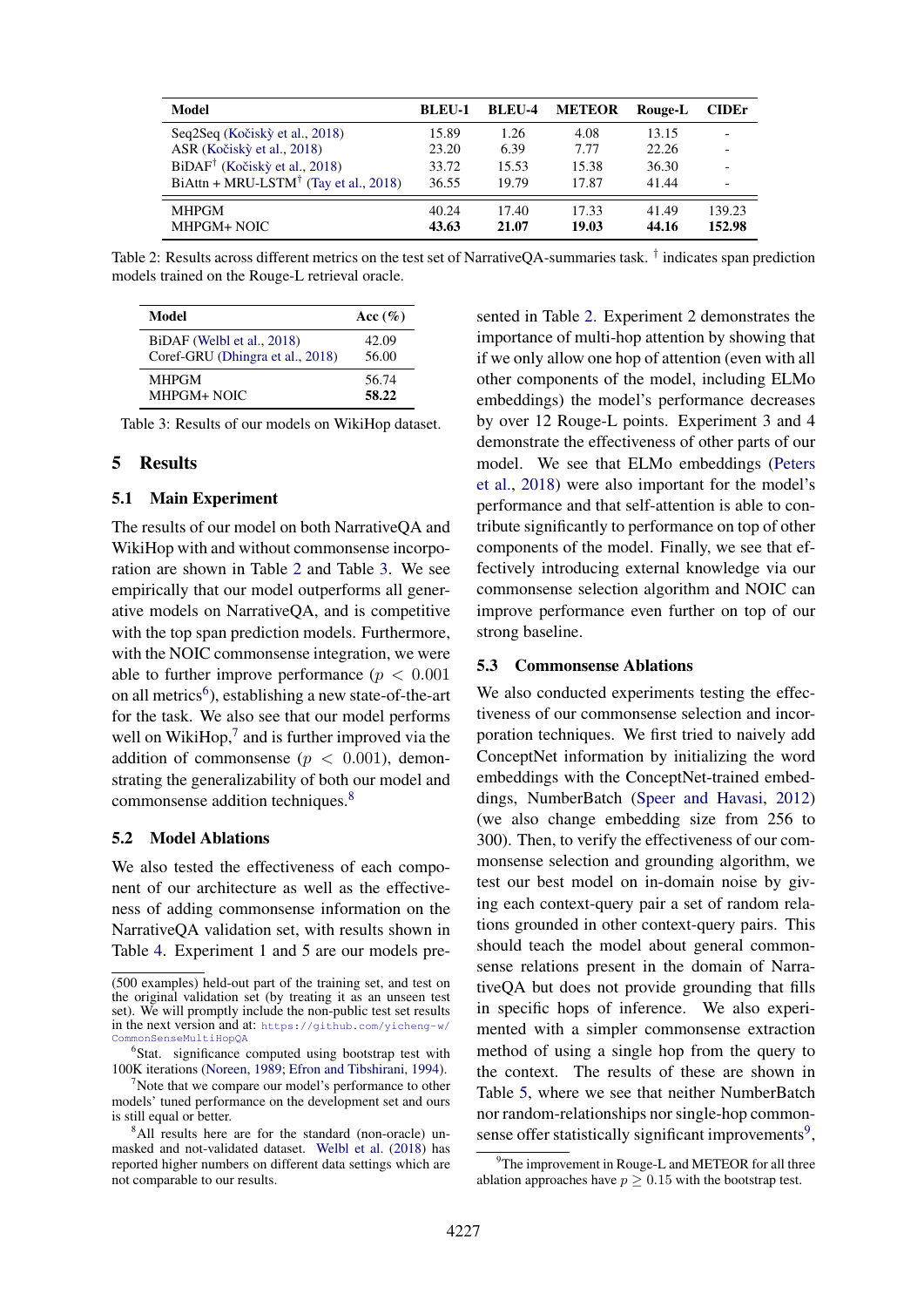| #                             | <b>Ablation</b> | <b>B-1</b> | <b>B-4</b> | M                   | R    | C     |
|-------------------------------|-----------------|------------|------------|---------------------|------|-------|
|                               |                 | 42.3       | 18.9       | 18.3                | 44.9 | 151.6 |
| $\mathfrak{D}_{\mathfrak{p}}$ | $k=1$           |            |            | 32.5 11.7 12.9 32.4 |      | 95.7  |
| 3                             | - ELMo          |            |            | 32.8 12.7 13.6 33.7 |      | 103.1 |
| 4                             | - Self-Attn     | 37.0       | - 16.4     | 15.6                | 38.6 | 125.6 |
| 5                             | $+$ NOIC $-$    | 46.0       | 21.9       | 20.7                | 48.0 | 166.6 |

<span id="page-8-0"></span>Table 4: Model ablations on NarrativeQA val-set.

| <b>Commonsense</b> | $B-1$ | <b>R-4</b> | м    | R    | C     |
|--------------------|-------|------------|------|------|-------|
| None               | 42.3  | 18.9       | 18.3 | 44.9 | 151.6 |
| NumberBatch        | 42.6  | 19.6       | 18.6 | 44.4 | 148.1 |
| Random Rel.        | 43.3  | 19.3       | 18.6 | 45.2 | 151.2 |
| Single Hop         | 42.1  | 19.9       | 18.2 | 44.O | 148.6 |
| Grounded Rel.      | 45.9  | 21.9       | 20.7 | 48.0 | 166.6 |

<span id="page-8-1"></span>Table 5: Commonsense ablations on NarrativeQA valset.

whereas our commonsense selection and incorporation mechanism improves performance significantly across all metrics. We also present several examples of extracted commonsense and its model attention visualization in the supplementary.

# 6 Human Evaluation Analysis

We also conduct human evaluation analysis on both the quality of the selected commonsense relations, as well as the performance of our final model.

Commonsense Selection: We conducted manual analysis on a 50 sample subset of the NarrativeQA test set to check the effectiveness of our commonsense selection algorithm. Specifically, given a context-query pair, as well as the commonsense selected by our algorithm, we conduct two independent evaluations: (1) was any external commonsense knowledge necessary for answering the question?; (2) were the commonsense relations provided by our algorithm relevant to the question? The result for these two evaluations as well as how they overlap with each other are shown in Table [6,](#page-8-2) where we see that 50% of the cases required external commonsense knowledge, and on a majority (34%) of those cases our algorithm was able to select the correct/relevant commonsense information to fill in gaps of inference. We also see that in general, our algorithm was able to provide useful commonsense 48% of the time.

Model Performance: We also conduct human evaluation to verify that our commonsense incorporated model was indeed better than MHPGM. We randomly selected 100 examples from the NarrativeQA test set, along with both models' predicted answers, and for each datapoint, we asked

|                              | Commonsense Required<br>Nο<br>Yes |     |  |
|------------------------------|-----------------------------------|-----|--|
| <b>Relevant CS Extracted</b> | 34%                               | 14% |  |
| Irrelevant CS Extracted      | 16%                               | 36% |  |

Table 6: NarrativeQA's commonsense requirements and effectiveness of commonsense selection algorithm.

<span id="page-8-2"></span>

| MHPGM+NOIC better             | 23% |
|-------------------------------|-----|
| <b>MHPGM</b> better           | 15% |
| Indistinguishable (Both-good) | 41% |
| Indistinguishable (Both-bad)  | 21% |

<span id="page-8-3"></span>Table 7: Human evaluation on the output quality of the MHPGM+NOIC vs. MHPGM in terms of correctness.

3 external human evaluators (fluent English speakers) to decide (without knowing which model produced each response) if one is strictly better than the other, or that they were similar in quality (bothgood or both-bad). As shown in Table [7,](#page-8-3) we see that the human evaluation results are in agreement with that of the automatic evaluation metrics: our commonsense incorporation has a reasonable impact on the overall correctness of the model. The inter-annotator agreement had a Fleiss  $\kappa = 0.831$ , indicating 'almost-perfect' agreement between the annotators [\(Landis and Koch,](#page-9-21) [1977\)](#page-9-21).

# 7 Conclusion

We present an effective reasoning-generative QA architecture that is a novel combination of previous work, which uses multiple hops of bidirectional attention and a pointer-generator decoder to effectively perform multi-hop reasoning and synthesize a coherent and correct answer. Further, we introduce an algorithm to select grounded, useful paths of commonsense knowledge to fill in the gaps of inference required for QA, as well a Necessary and Optional Information Cell (NOIC) which successfully incorporates this information during multi-hop reasoning to achieve the new state-of-the-art on NarrativeQA.

# Acknowledgments

We thank the reviewers for their helpful comments. This work was supported by DARPA (YFA17-D17AP00022), Google Faculty Research Award, Bloomberg Data Science Research Grant, and NVidia GPU awards. The views contained in this article are those of the authors and not of the funding agency.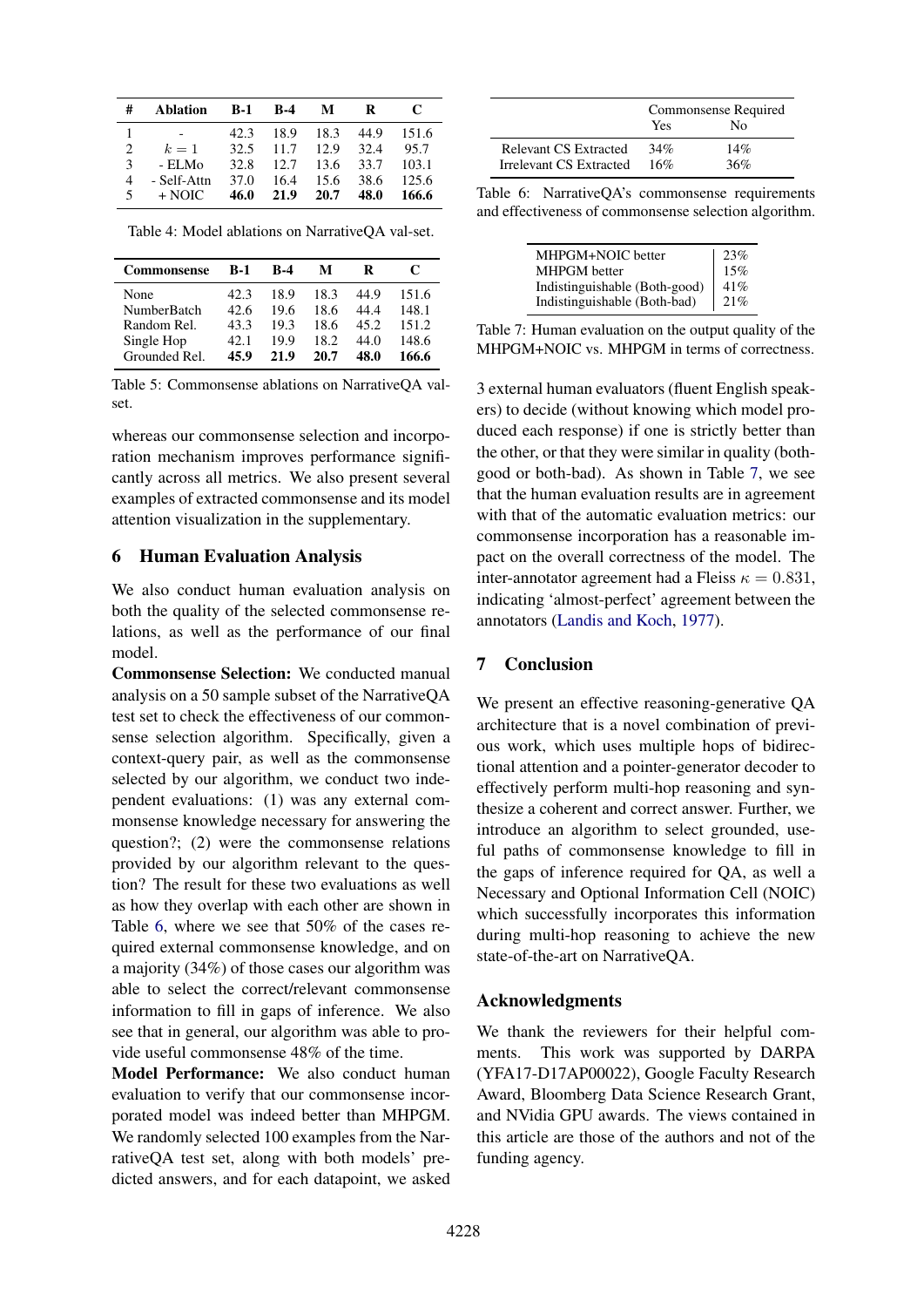#### References

- <span id="page-9-14"></span>Dzmitry Bahdanau, Kyunghyun Cho, and Yoshua Bengio. 2015. Neural machine translation by jointly learning to align and translate. In *ICLR*.
- <span id="page-9-17"></span>Satanjeev Banerjee and Alon Lavie. 2005. Meteor: An automatic metric for mt evaluation with improved correlation with human judgments. In *Proceedings of the ACL Workshop on intrinsic and extrinsic evaluation measures for machine translation and/or summarization*, pages 65–72.
- <span id="page-9-9"></span>Junwei Bao, Nan Duan, Zhao Yan, Ming Zhou, and Tiejun Zhao. 2016. Constraint-based question answering with knowledge graph. In *Proceedings of COLING 2016, the 26th International Conference on Computational Linguistics: Technical Papers*, pages 2503–2514.
- <span id="page-9-7"></span>Kurt Bollacker, Colin Evans, Praveen Paritosh, Tim Sturge, and Jamie Taylor. 2008. Freebase: a collaboratively created graph database for structuring human knowledge. In *Proceedings of the 2008 ACM SIGMOD international conference on Management of data*, pages 1247–1250. AcM.
- <span id="page-9-8"></span>Antoine Bordes, Sumit Chopra, and Jason Weston. 2014. Question answering with subgraph embeddings. In *Proceedings of the 2014 Conference on Empirical Methods in Natural Language Processing (EMNLP)*, pages 615–620.
- <span id="page-9-15"></span>Gerlof Bouma. 2009. Normalized (pointwise) mutual information in collocation extraction. *Proceedings of GSCL*, pages 31–40.
- <span id="page-9-5"></span>Erik Cambria, Amir Hussain, Tariq Durrani, Catherine Havasi, Chris Eckl, and James Munro. 2010. Sentic computing for patient centered applications. In *Signal Processing (ICSP), 2010 IEEE 10th International Conference on*, pages 1279–1282. IEEE.
- <span id="page-9-10"></span>Qian Chen, Xiaodan Zhu, Zhen-Hua Ling, Diana Inkpen, and Si Wei. 2018. Neural natural language inference models enhanced with external knowledge. In *Proceedings of the 56th Annual Meeting of the Association for Computational Linguistics (Volume 1: Long Papers)*, pages 2406–2417. Association for Computational Linguistics.
- <span id="page-9-12"></span>Jianpeng Cheng, Li Dong, and Mirella Lapata. 2016. Long short-term memory-networks for machine reading. In *Proceedings of the 2016 Conference on Empirical Methods in Natural Language Processing*, pages 551–561.
- <span id="page-9-13"></span>Christopher Clark and Matt Gardner. 2018. Simple and effective multi-paragraph reading comprehension. In *Proceedings of the 56th Annual Meeting of the Association for Computational Linguistics (Long Papers)*, pages 845–855.
- <span id="page-9-2"></span>Bhuwan Dhingra, Qiao Jin, Zhilin Yang, William Cohen, and Ruslan Salakhutdinov. 2018. Neural models for reasoning over multiple mentions using coreference. In *Proceedings of the 2018 Conference of*

*the North American Chapter of the Association for Computational Linguistics: Human Language Technologies, Volume 2 (Short Papers)*, volume 2, pages 42–48.

- <span id="page-9-3"></span>Bhuwan Dhingra, Hanxiao Liu, Zhilin Yang, William Cohen, and Ruslan Salakhutdinov. 2017. Gatedattention readers for text comprehension. In *Proceedings of the 55th Annual Meeting of the Association for Computational Linguistics (Volume 1: Long Papers)*, volume 1, pages 1832–1846.
- <span id="page-9-20"></span>Bradley Efron and Robert J Tibshirani. 1994. *An introduction to the bootstrap*. CRC press.
- <span id="page-9-6"></span>Marjan Ghazvininejad, Chris Brockett, Ming-Wei Chang, Bill Dolan, Jianfeng Gao, Wen-tau Yih, and Michel Galley. 2018. A knowledge-grounded neural conversation model. In *AAAI*.
- <span id="page-9-0"></span>Karl Moritz Hermann, Tomas Kocisky, Edward Grefenstette, Lasse Espeholt, Will Kay, Mustafa Suleyman, and Phil Blunsom. 2015. Teaching machines to read and comprehend. In *Advances in Neural Information Processing Systems*, pages 1693– 1701.
- <span id="page-9-4"></span>Rudolf Kadlec, Martin Schmid, Ondrej Bajgar, and Jan Kleindienst. 2016. Text understanding with the attention sum reader network. In *Proceedings of the 54th Annual Meeting of the Association for Computational Linguistics*, pages 908–918.
- <span id="page-9-1"></span>Tomáš Kočiskỳ, Jonathan Schwarz, Phil Blunsom, Chris Dyer, Karl Moritz Hermann, Gáabor Melis, and Edward Grefenstette. 2018. The narrativeqa reading comprehension challenge. *Transactions of the Association of Computational Linguistics*, 6:317–328.
- <span id="page-9-21"></span>J Richard Landis and Gary G Koch. 1977. The measurement of observer agreement for categorical data. *biometrics*, pages 159–174.
- <span id="page-9-18"></span>Chin-Yew Lin. 2004. Rouge: A package for automatic evaluation of summaries. *Text Summarization Branches Out*.
- <span id="page-9-11"></span>Todor Mihaylov and Anette Frank. 2018. Knowledgeable reader: enhancing cloze-style reading comprehension with external commonsense knowledge. In *Proceedings of the 56th Annual Meeting of the Association for Computational Linguistics (Volume 1: Long Papers)*, pages 821–832. Association for Computational Linguistics.
- <span id="page-9-19"></span>Eric W Noreen. 1989. *Computer-intensive methods for testing hypotheses*. Wiley New York.
- <span id="page-9-16"></span>Kishore Papineni, Salim Roukos, Todd Ward, and Wei-Jing Zhu. 2002. Bleu: a method for automatic evaluation of machine translation. In *Proceedings of the 40th Annual Meeting on Association for Computational Linguistics*, pages 311–318. Association for Computational Linguistics.